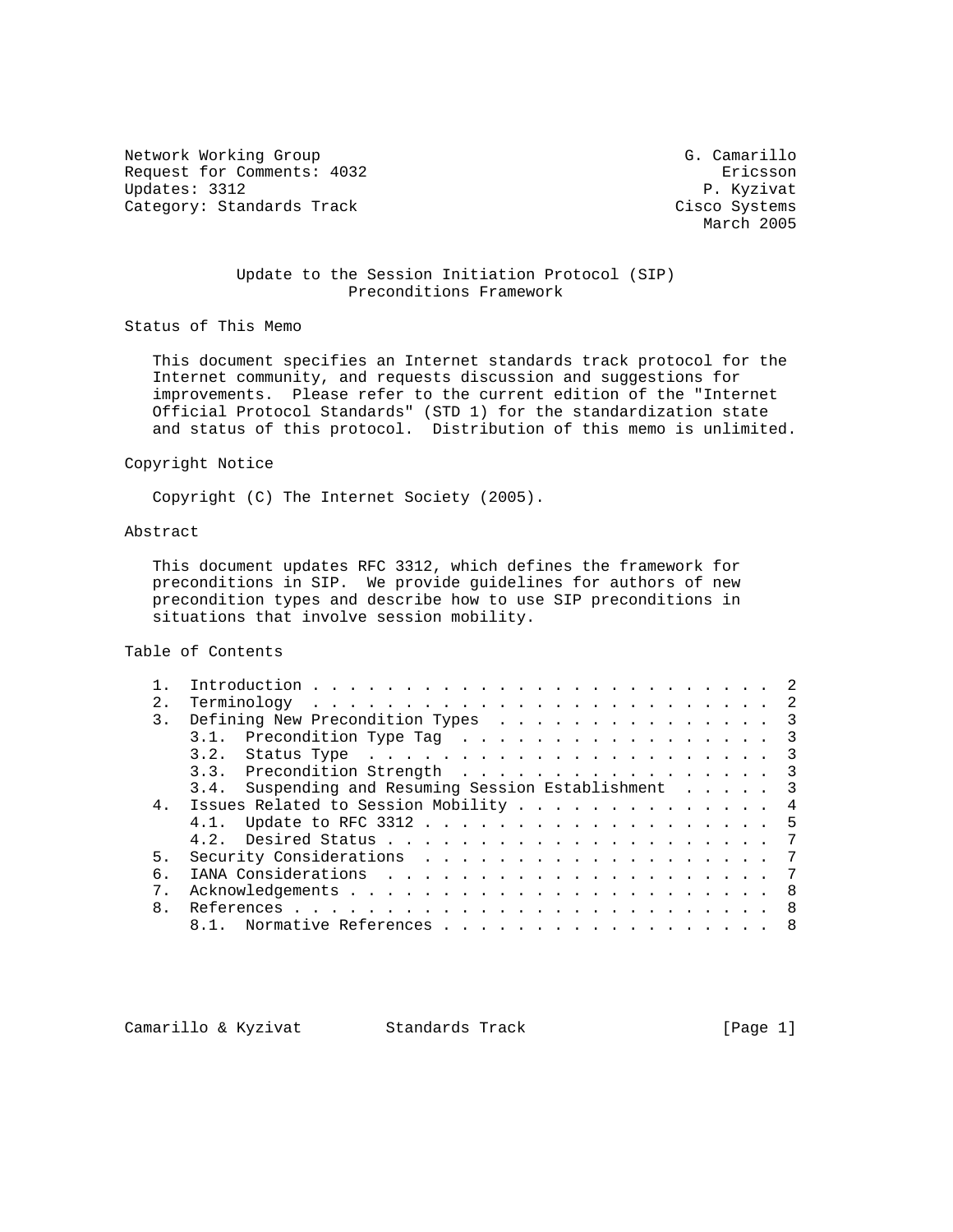|  | 8.2. Informational References 8 |  |  |  |  |  |  |  |  |  |  |  |
|--|---------------------------------|--|--|--|--|--|--|--|--|--|--|--|
|  |                                 |  |  |  |  |  |  |  |  |  |  |  |
|  |                                 |  |  |  |  |  |  |  |  |  |  |  |

### 1. Introduction

 RFC 3312 [3] defines the framework for SIP [2] preconditions, which is a generic framework that allows SIP UAs (User Agents) to suspend the establishment of a session until a set of preconditions are met. Although only Quality of Service (QoS) preconditions have been defined so far, this framework supports different types of preconditions. (QoS preconditions are defined by RFC 3312 as well).

 This document updates RFC 3312, provides guidelines for authors of new precondition types and explains which topics they need to discuss when defining them. In addition, it updates some of the procedures in RFC 3312 for using SIP preconditions in situations that involve session mobility as described below.

 RFC 3312 focuses on media sessions that do not move around. That is, media is sent between the same end-points throughout the duration of the session. Nevertheless, media sessions established by SIP are not always static.

 SIP offers mechanisms to provide session mobility, namely re-INVITEs and UPDATEs [5]. While existing implementations of RFC 3312 can probably handle session mobility, there is a need to explicitly point out the issues involved and make a slight update on some of the procedures defined there in. With the updated procedures defined in this document, messages carrying precondition information become more explicit about the current status of the preconditions.

 Specifically, we now allow answers to downgrade current status values (this was disallowed by RFC 3312). We consider moving an existing stream to a new location as equivalent to establishing a new stream. Therefore, answers moving streams to new locations set all the current status values in their answers to "No" and start a new precondition negotiation from scratch.

### 2. Terminology

 In this document, the key words "MUST", "MUST NOT", "REQUIRED", "SHALL", "SHALL NOT", "SHOULD", "SHOULD NOT", "RECOMMENDED", "NOT RECOMMENDED", "MAY", and "OPTIONAL" are to be interpreted as described in BCP 14, RFC 2119 [1] and indicate requirement levels for compliant implementations.

Camarillo & Kyzivat Standards Track [Page 2]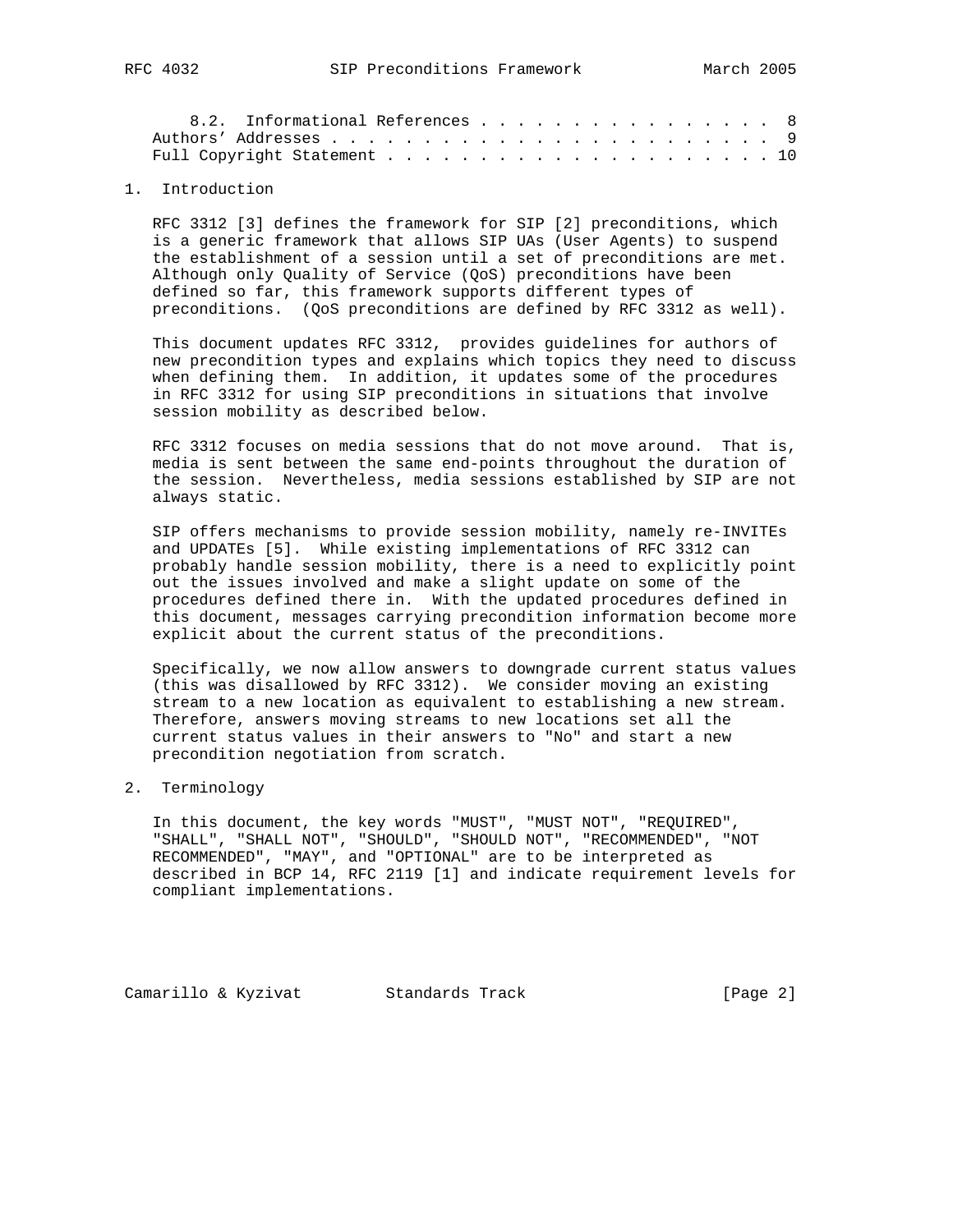3. Defining New Precondition Types

 Specifications defining new precondition types need to discuss the topics described in this section. Having clear definitions of new precondition types is essential to ensure interoperability among different implementations.

3.1. Precondition Type Tag

 New precondition types MUST have an associated precondition type tag (e.g., "qos" is the tag for QoS preconditions). Authors of new preconditions MUST register new precondition types and their tags with the IANA by following the instructions in Section 15 of RFC 3312.

3.2. Status Type

 RFC 3312 defines two status types: end-to-end and segmented. Specifications defining new precondition types MUST indicate which status applies to the new precondition. New preconditions can use only one status type or both. For example, the QoS preconditions defined in RFC 3312 can use both.

3.3. Precondition Strength

 RFC 3312 defines optional and mandatory preconditions. Specifications defining new precondition types MUST describe whether or not optional preconditions are applicable, and in case they are, what is the expected behavior of a UA on reception of optional preconditions.

3.4. Suspending and Resuming Session Establishment

 Section 6 of RFC 3312 describes the behavior of UAs from the moment session establishment is suspended, due to a set of preconditions, until it is resumed when these preconditions are met. In general, the called user is not alerted until the preconditions are met.

 In addition to not alerting the user, each precondition type MUST define any extra actions UAs should perform or refrain from performing when session establishment is suspended. The behavior of media streams during session suspension is therefore part of the definition of a particular precondition type. Some precondition

Camarillo & Kyzivat Standards Track [Page 3]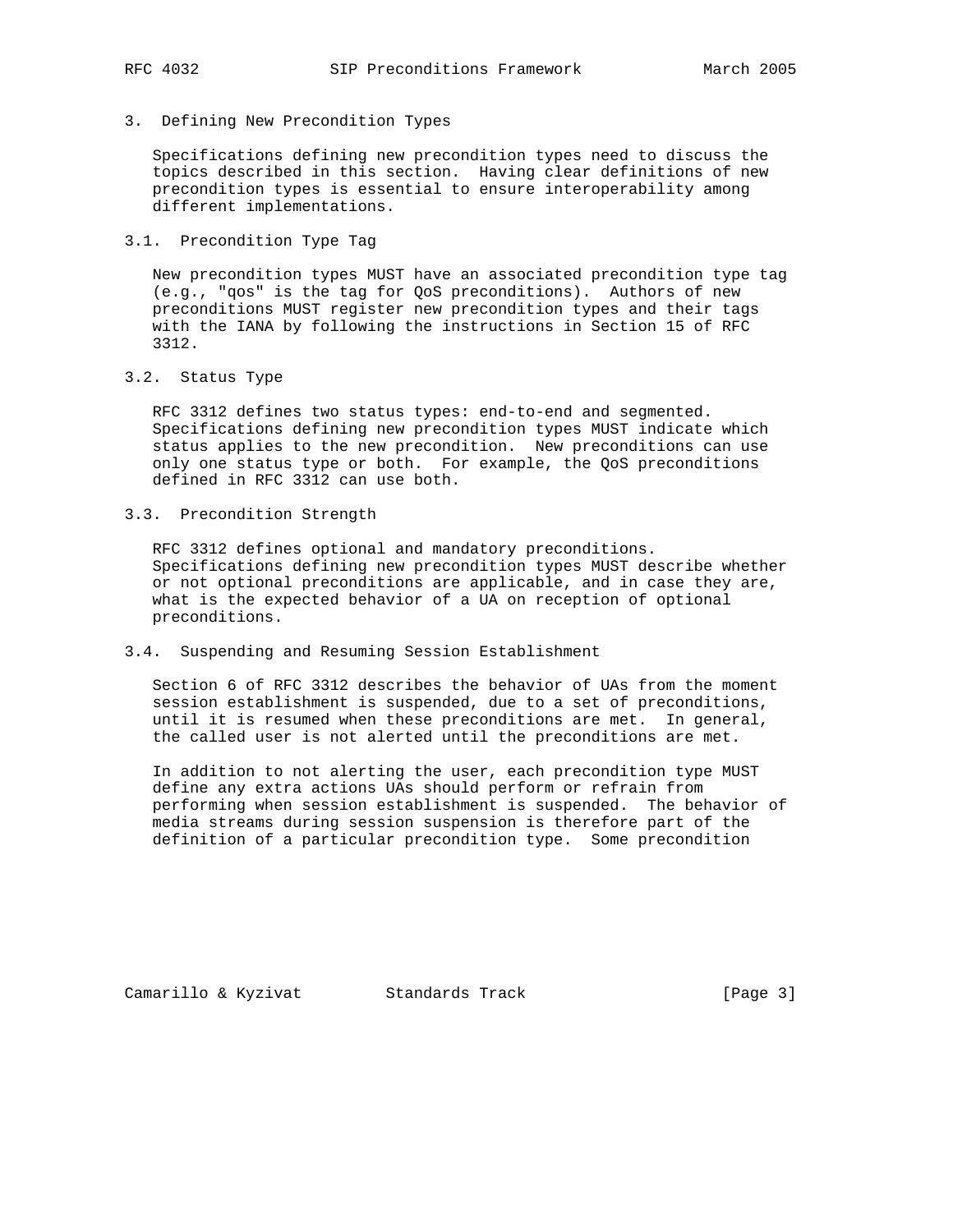types may allow media streams to send and receive packets during session suspension; others may not. Consequently, the following paragraph from RFC 3312 only applies to QoS preconditions:

 While session establishment is suspended, user agents SHOULD not send any data over any media stream. In the case of RTP, neither RTP nor RTCP packets are sent.

 To clarify the previous paragraph, the control messages used to establish connections in connection-oriented transport protocols (e.g., TCP SYNs) are not affected by the previous rule. So, user agents follow standard rules (e.g., the SDP 'setup' attribute [7]) to decide when to establish the connection, regardless of QoS preconditions.

 New precondition types MUST also describe the behaviour of UAs on reception of a re-INVITE or an UPDATE with preconditions for an ongoing session.

4. Issues Related to Session Mobility

 Section 5 of RFC 3312 describes how to use SIP [2] preconditions with the offer/answer model [4]. RFC 3312 gives a set of rules that allow a user agent to communicate changes in the current status of the preconditions to the remote user agent.

 The idea is that a given user agent knows about the current status of some part of the preconditions (e.g., send direction of the QoS precondition) through local information (e.g., an RSVP RESV is received indicating that resource reservation was successful). The UAC (User Agent Client) informs the UAS (User Agent Server) about changes in the current status by sending an offer to the UAS. The UAS, in turn, could (if needed) send an offer to the UAC informing it about the status of the part of the preconditions the UAS has local information about.

 Note, however, that UASs do not usually send updates about the current status to the UAC because UASs are the ones resuming session establishment when all the preconditions are met. Therefore, rather than performing an offer/answer exchange to inform the UAC that all the preconditions are met, they simply send a 180 (Ringing) response indicating that session establishment has been resumed.

Camarillo & Kyzivat Standards Track (Page 4)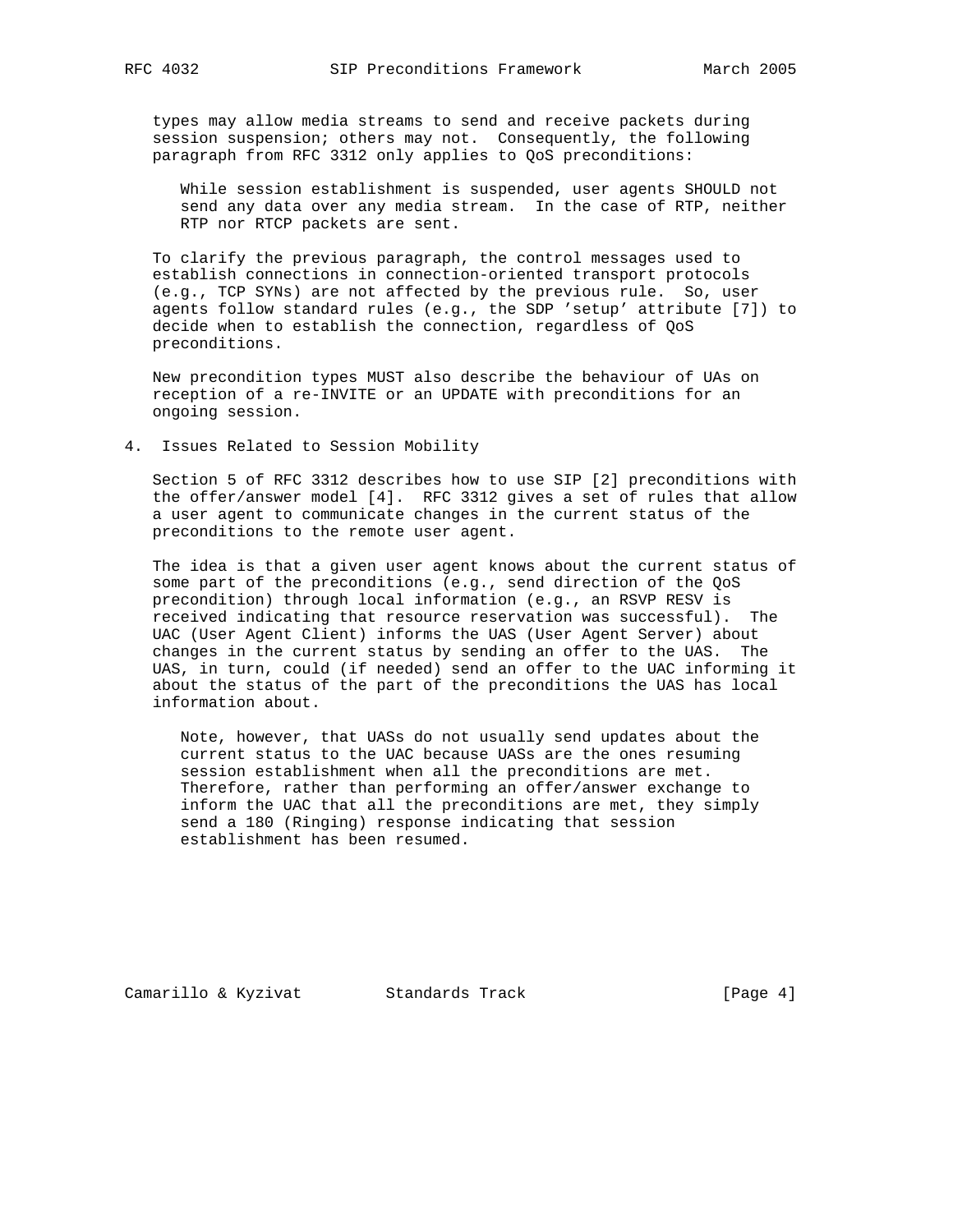While RFC 3312 allows updating current status information using the methods described above, it does not allow downgrading current status values in answers, as shown in the third row of Table 3 of RFC 3312. Figure 1 shows how performing such a downgrade in an answer would sometimes be needed.



Figure 1: Session mobility using 3pcc

 The 3pcc (Third Party Call Control) [6] controller in Figure 1 has established a session between A and B using dialog 1 towards A and dialog 2 towards B. At that point, the controller wants A to have a session with C instead of B. To transfer A to C (configuration shown at the bottom of Figure 1), the controller sends an empty (no offer) re-INVITE to A. Since A does not know that the session will be moved, its offer in the 200 OK states that the current status of the media stream in the send direction is "Yes". After contacting C establishing dialog 3, the controller sends back an answer to A. This answer contains a new destination for the media (C) and should have downgraded the current status of the media stream to "No", since there is no reservation of resources between A and C.

4.1. Update to RFC 3312

 Below is a set of new rules that update RFC 3312 to address the issues above.

Camarillo & Kyzivat Standards Track (Page 5)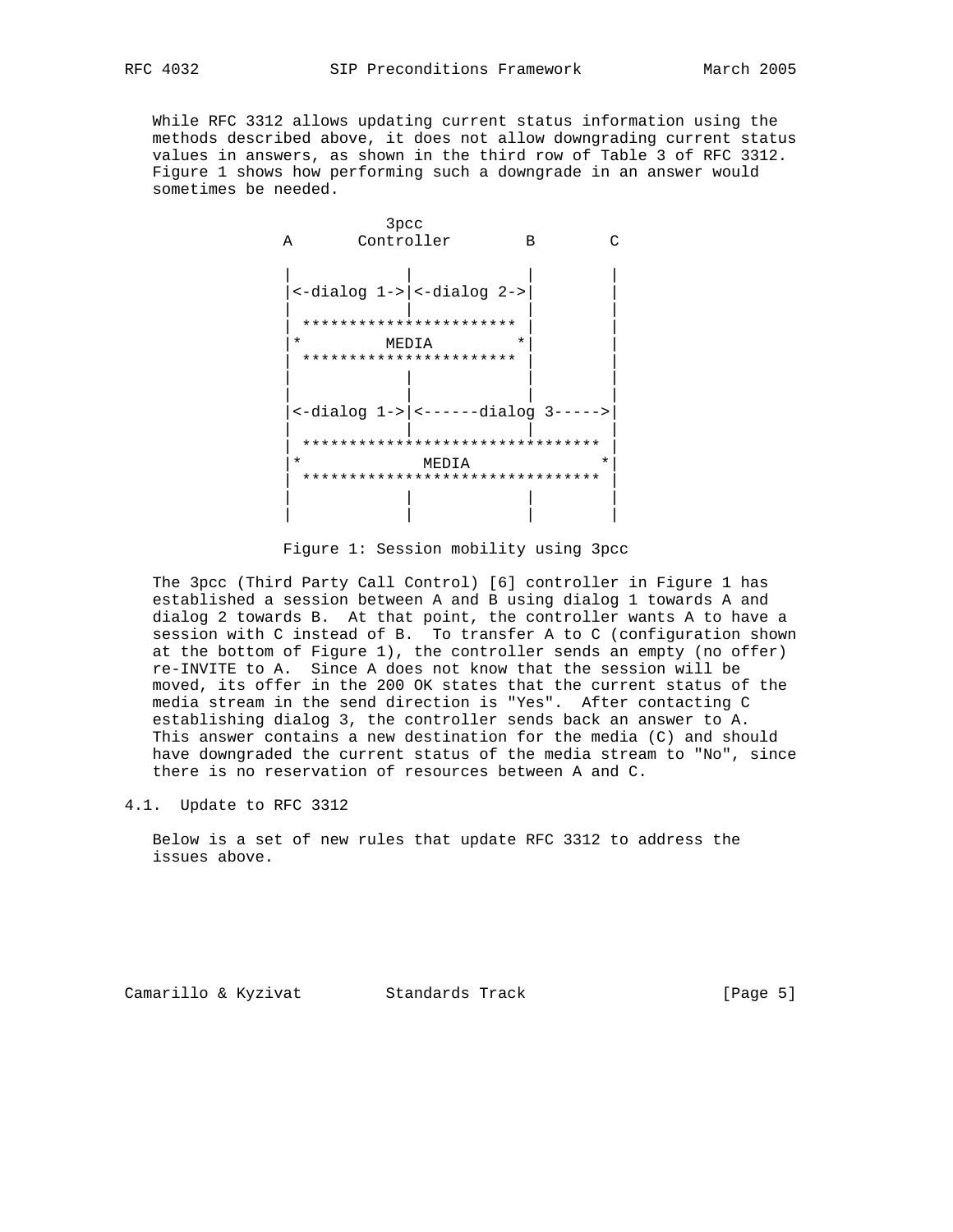The rule below applies to offerers moving a media stream to a new address:

 When a stream is being moved to a new transport address, the offerer MUST set all current status values about which it does not have local information about to "No".

 Note that for streams using segmented status (as opposed to end-to end status), the fact that the address for the media stream at the local segment changes may or may not affect the status of preconditions at the remote segment. However, moving an existing stream to a new location, from the preconditions point of view, is like establishing a new stream. Therefore, it is appropriate to set all the current status values to "No" and start a new precondition negotiation from scratch.

 The updated table and rules below apply to an answerer that is moving a media stream. The offerer was not aware of the move when it generated the offer.

 Table 3 of RFC 3312 needs to be updated to allow answerers to downgrade current status values. The following table shows the result.

Transac status table Local status table New values transac./local

| no  | no  | no/no                 |
|-----|-----|-----------------------|
| ves | yes | yes/yes               |
| yes | no  | depends on local info |
| no  | yes | depends on local info |

 An answerer MUST downgrade the current status values received in the offer if it has local information about them or if the media stream is being moved to a new transport address.

 Note that for streams using segmented status, the address change at the answerer may or may not affect the status of the preconditions at the offerer's segment. However, as stated above, moving an existing stream to a new location, from the preconditions point of view, is like establishing a new stream. Therefore, it is appropriate to set all the current status values to "No" and start a new precondition negotiation from scratch.

 The new table below applies to an offerer that receives an answer that updates or downgrades its local status tables.

Camarillo & Kyzivat Standards Track (Page 6)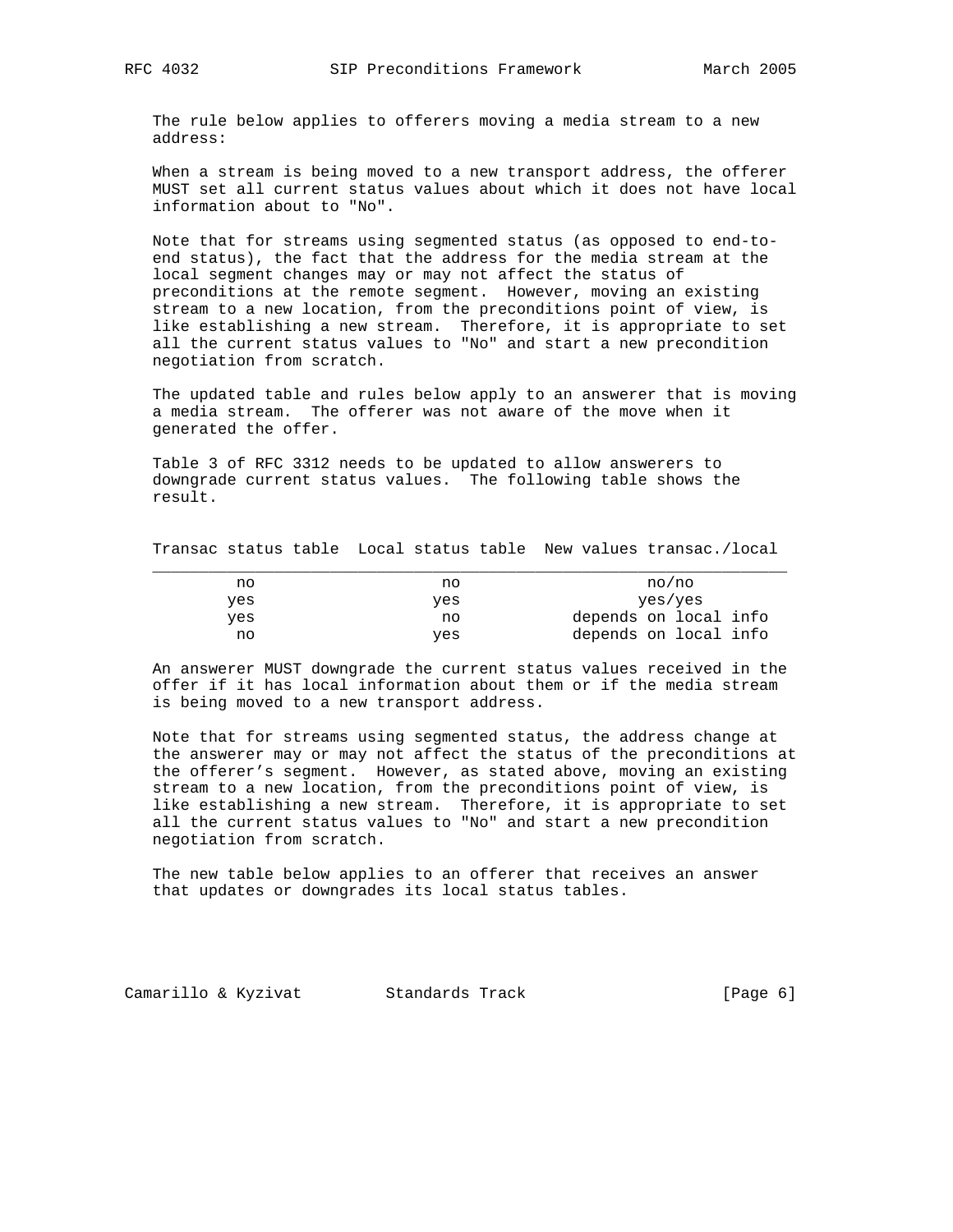Offerers should update their local status tables when they receive an answer as shown in the following table.

Transac. status table Local status table New value Local Status

| no  | no  | no  |  |
|-----|-----|-----|--|
| yes | yes | yes |  |
| yes | no  | yes |  |
| no  | yes | no  |  |

### 4.2. Desired Status

 The desired status that a UA wants for a media stream after the stream is moved to a new transport address may be different than the desired status negotiated for the stream originally. A UA, for instance, may require mandatory QoS over a low bandwidth link but be satisfied with optional QoS when the stream is moved to a high bandwidth link.

 If the new desired status is higher than the previous one (e.g., optional to mandatory), the UA, following RFC 3312 procedures, may upgrade its desired status in an offer or in an answer. If the new desired status is lower that the previous one (i.e., mandatory to optional), the UA, following RFC 3312 procedures as well, may downgrade its desired status only in an offer (i.e., not in an answer.)

5. Security Considerations

 An attacker adding preconditions to a session description or modifying existing preconditions could prevent establishment of sessions. An attacker removing preconditions from a session description could force sessions to be established without meeting mandatory preconditions.

 Thus, it is strongly RECOMMENDED that integrity protection be applied to the SDP session descriptions. S/MIME is the natural choice to provide such end-to-end integrity protection, as described in RFC 3261 [2].

6. IANA Considerations

 The IANA registration requirements for the preconditions framework are defined in RFC 3312. Any new preconditions are governed by the IANA Considerations there.

Camarillo & Kyzivat Standards Track [Page 7]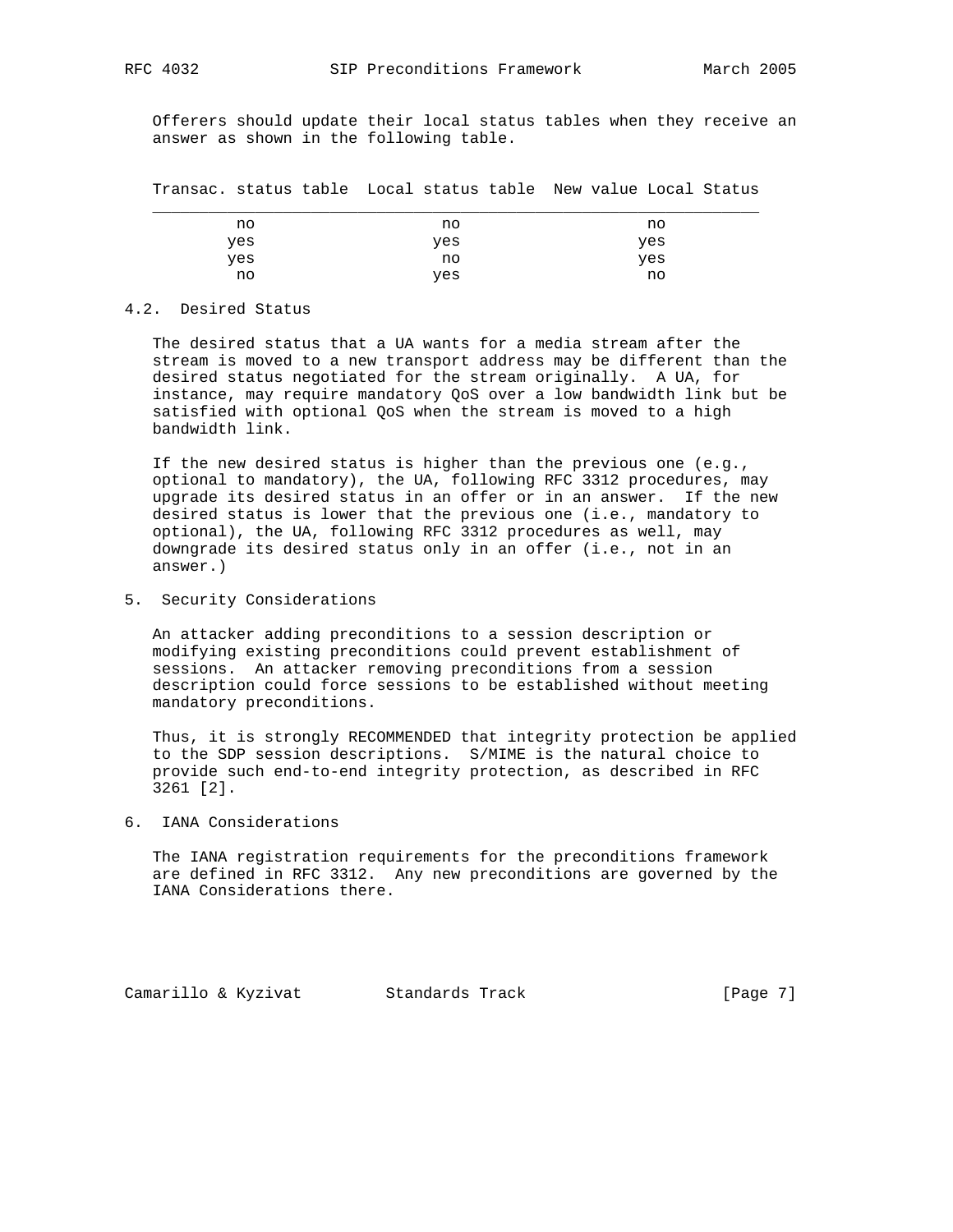7. Acknowledgement

 Dave Oran and Allison Mankin provided useful comments on this document.

- 8. References
- 8.1. Normative References
	- [1] Bradner, S., "Key words for use in RFCs to Indicate Requirement Levels", BCP 14, RFC 2119, March 1997.
	- [2] Rosenberg, J., Schulzrinne, H., Camarillo, G., Johnston, A., Peterson, J., Sparks, R., Handley, M., and E. Schooler, "SIP: Session Initiation Protocol", RFC 3261, June 2002.
	- [3] Camarillo, G., Marshall, W., and J. Rosenberg, "Integration of Resource Management and Session Initiation Protocol (SIP)", RFC 3312, October 2002.
- 8.2. Informational References
	- [4] Rosenberg, J. and H. Schulzrinne, "An Offer/Answer Model with Session Description Protocol (SDP)", RFC 3264, June 2002.
	- [5] Rosenberg, J., "The Session Initiation Protocol (SIP) UPDATE Method", RFC 3311, October 2002.
	- [6] Rosenberg, J., Peterson, J., Schulzrinne, H., and G. Camarillo, "Best Current Practices for Third Party Call Control (3pcc) in the Session Initiation Protocol (SIP)", BCP 85, RFC 3725, April 2004.
	- [7] Yon, D. and Camarillo, G., "TCP-Based Media Transport in the Session Description Protocol (SDP)", Work In Progress, November 2004.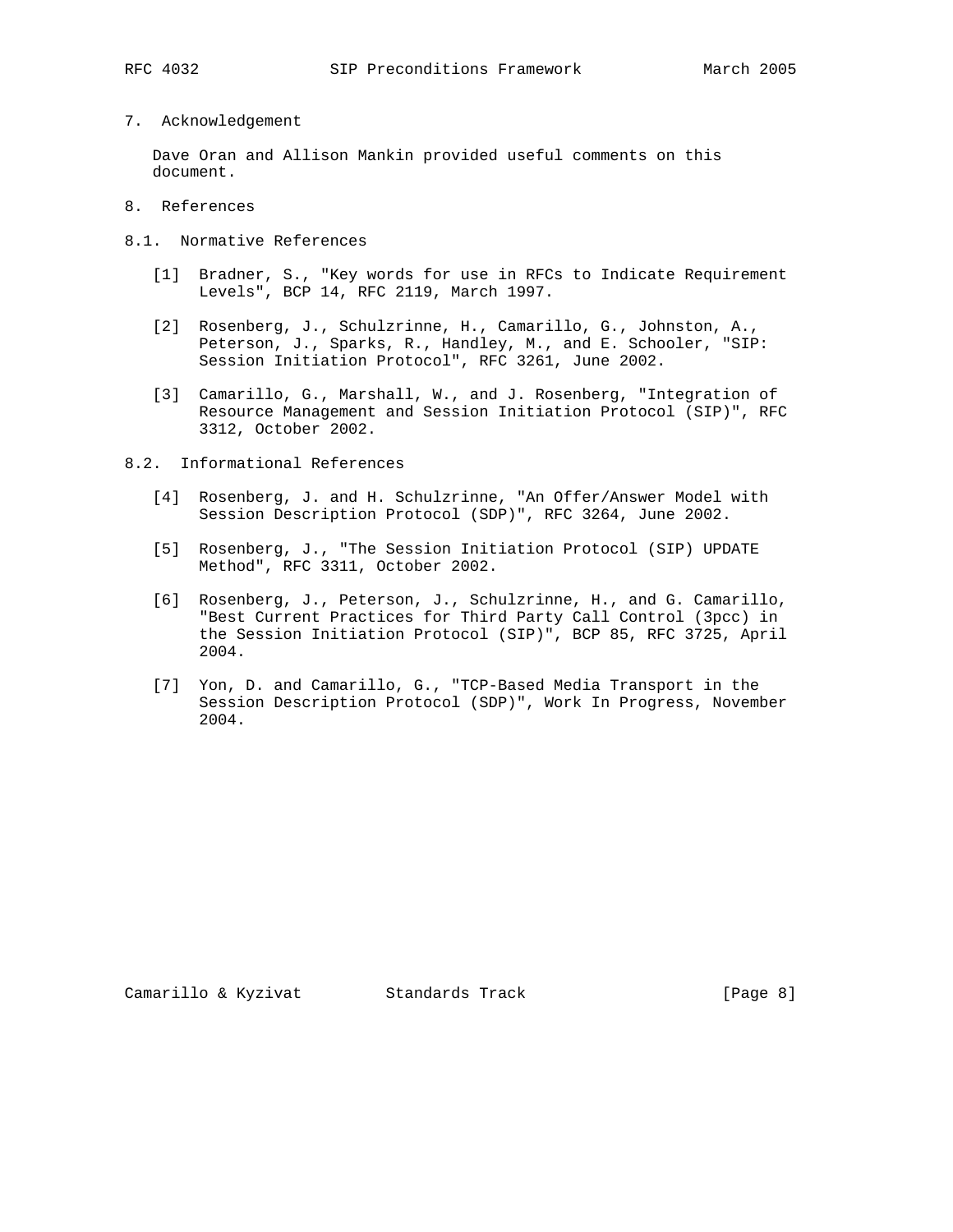Authors' Addresses

 Gonzalo Camarillo Ericsson Hirsalantie 11 Jorvas 02420 Finland

EMail: Gonzalo.Camarillo@ericsson.com

 Paul Kyzivat Cisco Systems 1414 Massachusetts Avenue, BXB500 C2-2 Boxborough, MA 01719 USA

EMail: pkyzivat@cisco.com